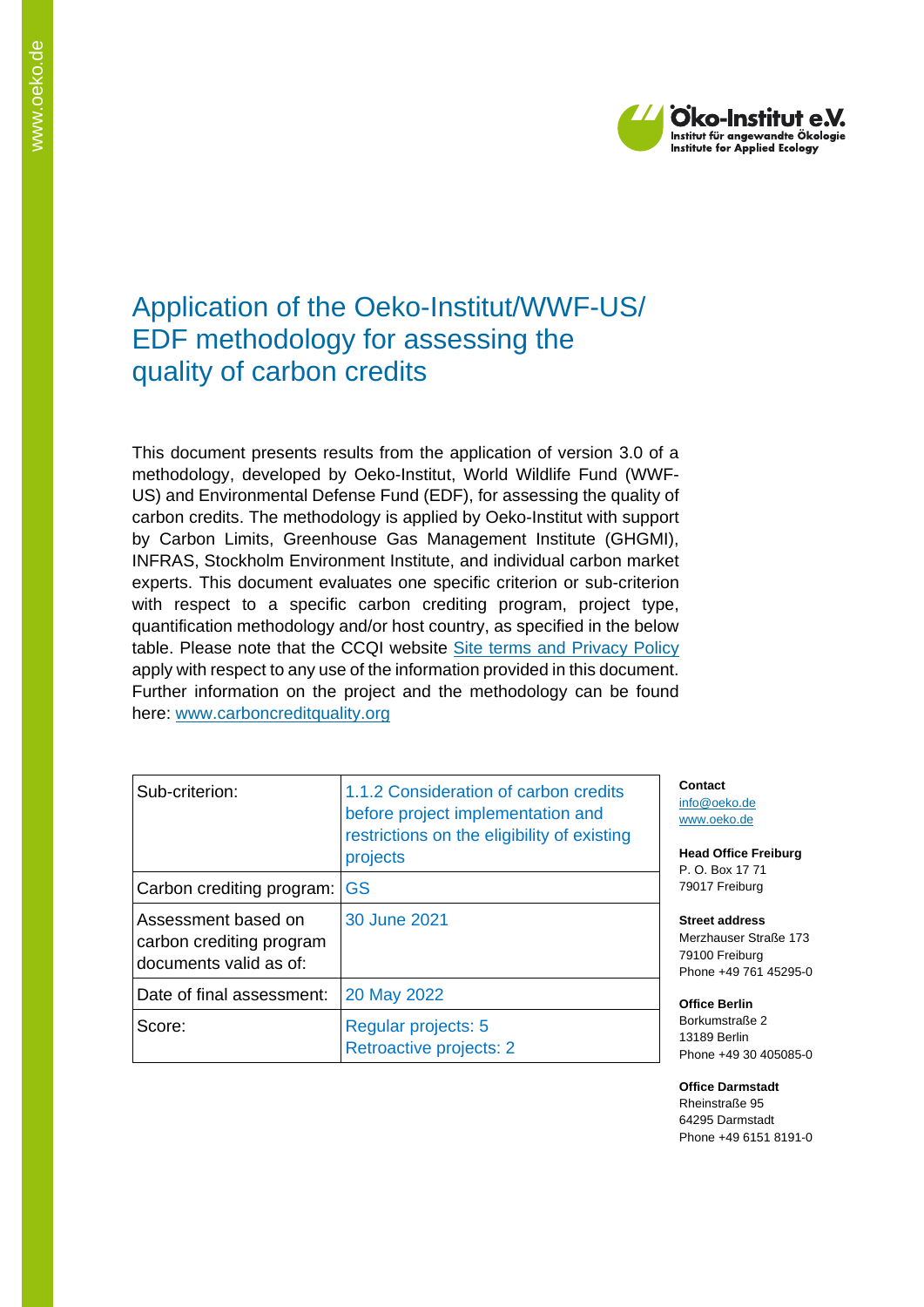# **Assessment**

# **Indicator 1.1.2.1**

### **Relevant scoring methodology provisions**

The methodology assesses whether a carbon crediting program requires project owners to publicly document their intent to register a project the time that can lapse after the investment decision before any form of public documentation of the intent of using carbon credits must be made. The scores are applied as follows:

| The program requires public documentation of intent of registering a project:                                              |   |
|----------------------------------------------------------------------------------------------------------------------------|---|
| Before the decision to proceed with the project is made                                                                    | b |
| Within six months after the decision to proceed with the project is made                                                   |   |
| No such requirement, or more than six months are allowed to pass after the decision to<br>proceed with the project is made |   |

## **Information sources considered**

- 1 Gold Standard for the Global Goals, Principles & Requirements, Version 1.2 (October 2019) <https://globalgoals.goldstandard.org/101-par-principles-requirements/>
- 2 Gold Standard for the Global Goals, Community Services Activity Requirements, Version 1.2 [https://globalgoals.goldstandard.org/standards/201\\_V1.2\\_AR\\_Community-Services-Activity-](https://globalgoals.goldstandard.org/standards/201_V1.2_AR_Community-Services-Activity-Requirements.pdf)[Requirements.pdf](https://globalgoals.goldstandard.org/standards/201_V1.2_AR_Community-Services-Activity-Requirements.pdf)
- 3 Gold Standard for the Global Goals, Land Use & Forests Activity Requirements, Version 1.2.1 [https://globalgoals.goldstandard.org/standards/203\\_V1.2.1\\_AR\\_LUF-Activity-](https://globalgoals.goldstandard.org/standards/203_V1.2.1_AR_LUF-Activity-Requirements.pdf)[Requirements.pdf](https://globalgoals.goldstandard.org/standards/203_V1.2.1_AR_LUF-Activity-Requirements.pdf)
- 4 Gold Standard for the Global Goals, GHG Emissions Reduction & Sequestration Products Requirements, 2.0 [https://globalgoals.goldstandard.org/standards/501\\_V2.0\\_PR\\_GHG-Emissions-Reductions-](https://globalgoals.goldstandard.org/standards/501_V2.0_PR_GHG-Emissions-Reductions-Sequestration.pdf)[Sequestration.pdf](https://globalgoals.goldstandard.org/standards/501_V2.0_PR_GHG-Emissions-Reductions-Sequestration.pdf)

### **Relevant carbon crediting program provisions**

Provision 1 Source 1, sections 4.1.25 – 4.1.28 "Stakeholder Consultation & Engagement", pages 12-13: "All Projects shall conduct Stakeholder Consultation and an ongoing engagement process. The Stakeholder Consultation shall be conducted in accordance with the requirements outlined in this section and Gold Standard Stakeholder Consultation & Engagement Requirements.

> The Stakeholder Consultation shall comprise of a minimum of two rounds of consultation including one mandatory physical meeting and one stakeholder feedback round lasting for at least two months and these consultations shall be open to anyone wishing to attend.

> The Project Developer shall identify and inform all relevant (local, affected and interested) stakeholders, including relevant local and national authorities, the Gold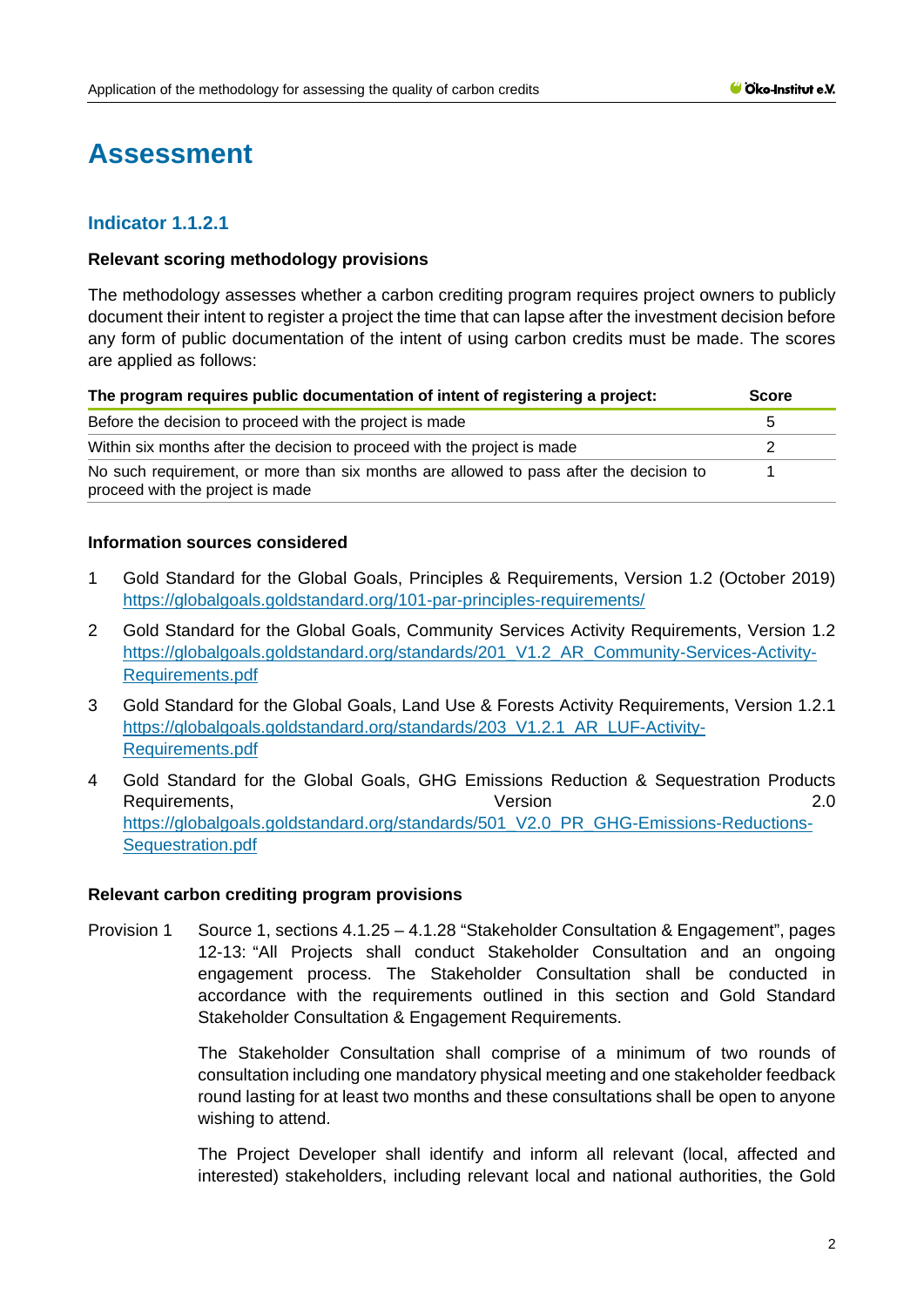Standard Secretariat and all Gold Standard NGO Supporters active in the host country of the Project.

The Stakeholder Consultation shall be conducted prior to the start date of the Project. If the Consultation is conducted after the start date, the Project Developer shall provide further explanation of how comments received during the consultation are taken into account and implement a Grievance Mechanism in line with the Stakeholder Consultation & Engagement Requirements."

Provision 2 Source 1, sections 4.1.39 – 4.1.42 "Project Start Date", pages 14-15: "The Project start date is the earliest date on which the Project Developer has committed to expenditures related to the implementation of the Project. This does not include the purchase or option to purchase the land upon which a Project is intended to take place.

> Examples of the start date may include the date on which contracts have been signed for equipment or construction/operation services required for the Project. Minor preproject expenses, such as the contracting of services/payment of fees for feasibility studies or preliminary surveys, shall not be considered in the determination of the start date as they do not necessarily indicate the commencement of implementation of the Project. For distributed technology projects, the start date is the date of implementation of the first unit under the project.

> Note that the Project start date definition and requirements may differ under certain Activity or Product Requirements.

> The project start date and the stakeholder consultation date determines the project as

> (a) Regular Projects, for which the Stakeholder Consultation (1st round) has been conducted before the Project Start Date.

> (b) Retroactive Projects, for which the Stakeholder Consultation (1st round) is conducted after the Project Start Date."

Provision 3 Source 1, section 4.1.49 "Prior Consideration", page 17: "The following requirements are applicable for the demonstration of prior consideration of revenues from Gold Standard certification for standalone projects:

> (a) Regular projects are exempt from any kind of prior consideration of revenues from Gold Standard certification checks.

> (b) Retroactive projects shall submit the required documents for preliminary review (time of first submission) within one year of the project start date. Retroactive Project submitted at a date later than one year from the project start date will not be eligible for Gold Standard certification.

> (c) The prior consideration rule is also applicable to a Project that undergoes a design change. A project with a Certified Design requesting to include a new technology/measures shall submit the request for approval of design change to Gold Standard within one year of the start date of the proposed technology/measures (design change component). If the developer fails to submit the request for approval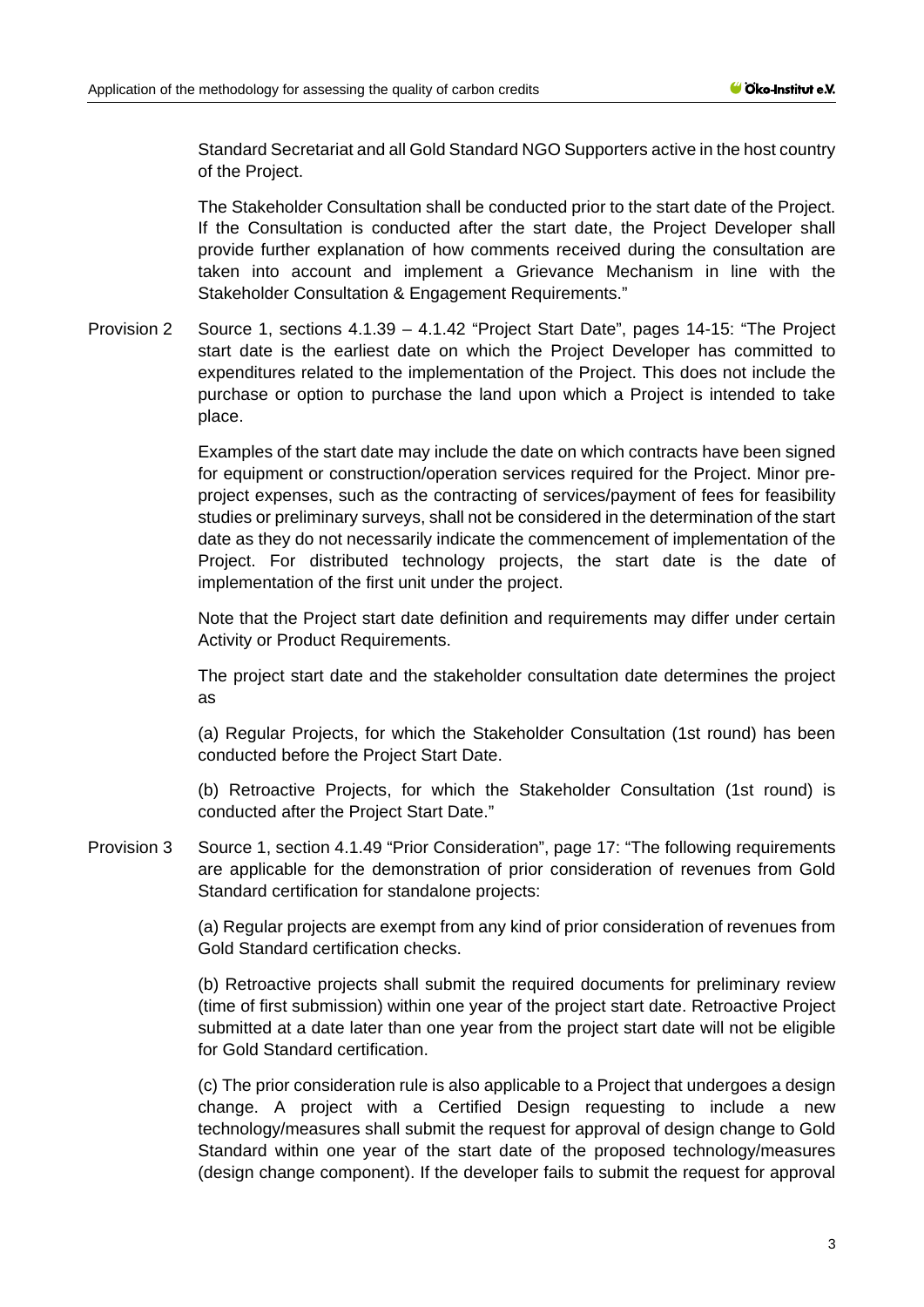within one year, the design change component shall not be eligible for Gold Standard Certification."

- Provision 4 Source 4, section 7.1.3 "Financial Additionality & Ongoing Financial Need GSVER projects", page 7: "If the stakeholder consultation for the Project was conducted after the start date of the Project, the Gold Standard reserves the right to require that the Project Developer demonstrate the revenues from carbon credits were seriously considered in the decision to implement the Project. Evidence to support carbon revenue consideration and continuous actions may include contracts, draft versions of Project information, correspondence with financial institutions or other stakeholders, minutes and notes of Board/Management meetings, agreements or negotiations with auditors, publications in newspapers."
- Provision 5 Source 3, section 3.1.15 "Principle 5 Financial additionality & ongoing financial need, page 16: "For retroactive cycle projects, the Project Developer shall demonstrate that:

(a) the revenues from Gold Standard Certified SDG Impact Statements or Products, such as GSVERs, were seriously considered in the decision to implement the project, AND

(b) there was continuous interest in Certified Impact Statements or Products for the project in parallel with its implementation.

Evidence to support the prior consideration can include contracts, draft versions of project information, correspondence with financial institutions or other stakeholders, minutes and notes of meetings, agreements or negotiations with auditors, publications in newspapers."

### **Assessment outcome**

The carbon crediting program is assigned the following scores:

*Regular projects: 5*

*Retroactive projects: 1*

### **Justification of assessment**

The carbon crediting program's requirement to conduct stakeholder consultations before the project start date—defined as the earliest date on which the project developer has committed to expenditures related to the implementation of the project (Provision 2)—qualifies for a score of 5 as it includes a requirement to notify the Gold Standard Secretariat of the stakeholder consultation (Provision 1), which is interpreted as a notification of intent.

However, the program's provisions allow for project developers to conduct stakeholder consultations after the project start date if they submit projects as retroactive projects. This creates an exception to the above provision. Retroactive projects must be submitted within one year after the project start date for preliminary review, but there is no time limit defined for when the stakeholder consultations must take place within this year (Provision 3).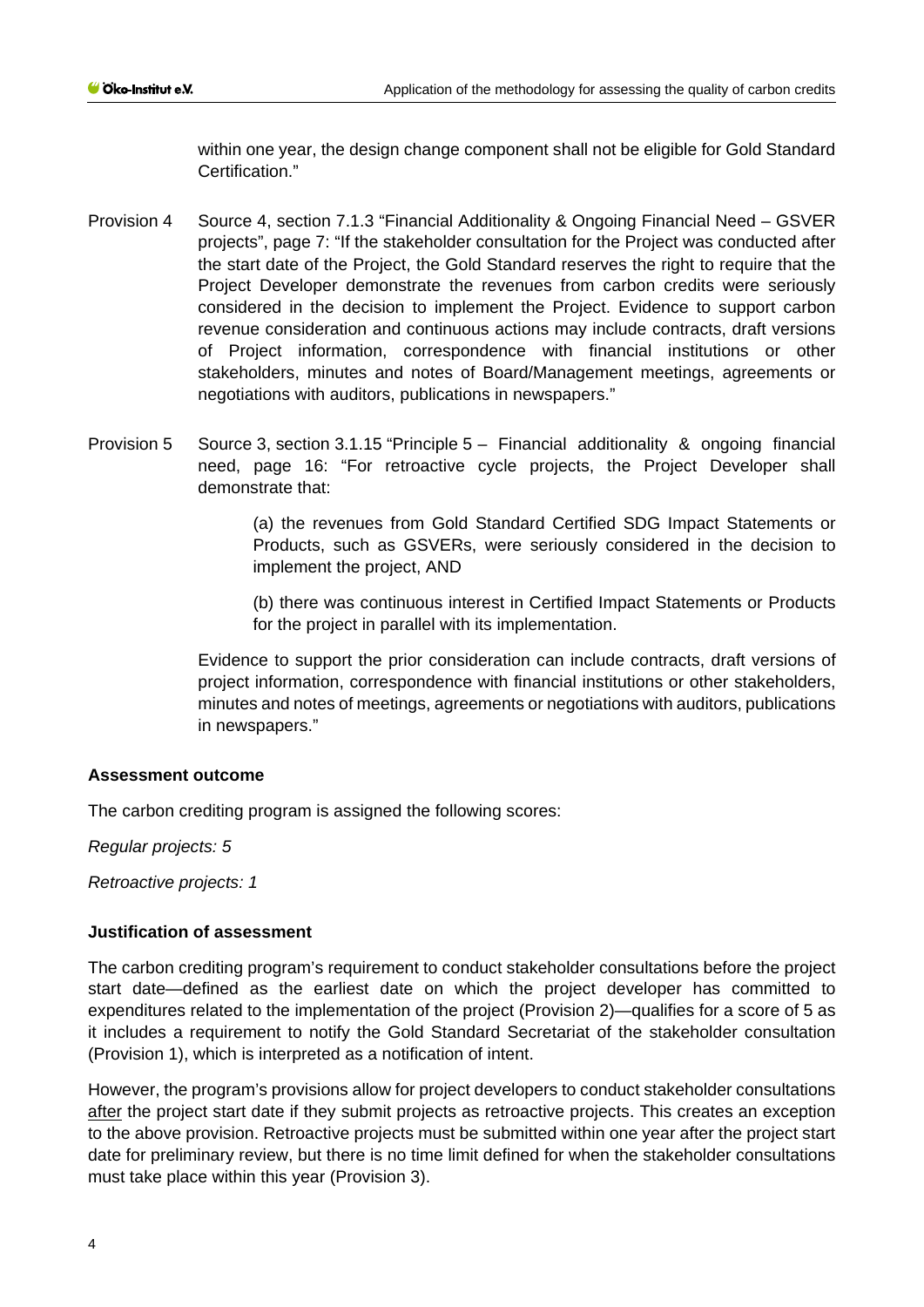The carbon crediting program applies higher scrutiny to retroactive projects by requiring them to submit evidence that revenues from carbon credits where seriously considered in the decision to implement the project (Provisions 3, 4 and 5).

Project proponents must submit the required documentation for the preliminary review (which is the time of first submission) within one year of the project start date (Provision 3).

The program accepts contracts, draft versions of project information, correspondence with financial institutions or other stakeholders, minutes and notes of Board/Management meetings, agreements or negotiations with auditors, publications in newspapers as evidence for prior consideration (Provision 4 and 5).

The indicator requirements specify that project owner must document their intent of using carbon credits publicly. The carbon crediting program does however also accept non-public information such as correspondence with financial institutions, agreements, or negotiations with auditors as evidence for prior consideration. The provisions are therefore assessed not to fully meet the requirements of the indicator.

The program provisions are therefore scored as follows:

*Regular projects:* 5

*Retroactive projects:* 1

# **Indicator 1.1.2.2**

#### **Relevant scoring methodology provisions**

The methodology assesses whether carbon crediting programs place a limit on the time that can lapse after a mitigation activity starts reducing or removing emissions for a project to be eligible under the program. If the program has any restrictions in place, it receives an upgrade of 1 score point to the score received under indicator 1.1.2.1 otherwise this score is retained.

| The program has time restrictions until when validation or registration needs<br>to be completed for projects that already started the mitigation activity | <b>Upgrade to score</b><br>received under<br>indicator 1 |
|------------------------------------------------------------------------------------------------------------------------------------------------------------|----------------------------------------------------------|
| Yes                                                                                                                                                        | +1 score point                                           |
| <b>No</b>                                                                                                                                                  | No change                                                |

#### **Information sources considered**

- 1 Gold Standard for the Global Goals, Principles & Requirements, Version 1.2 (October 2019) <https://globalgoals.goldstandard.org/101-par-principles-requirements/>
- 2 Rule Update, Retroactive Projects Eligibility (22.10.2018) <https://globalgoals.goldstandard.org/retroactive-projects-eligibility/>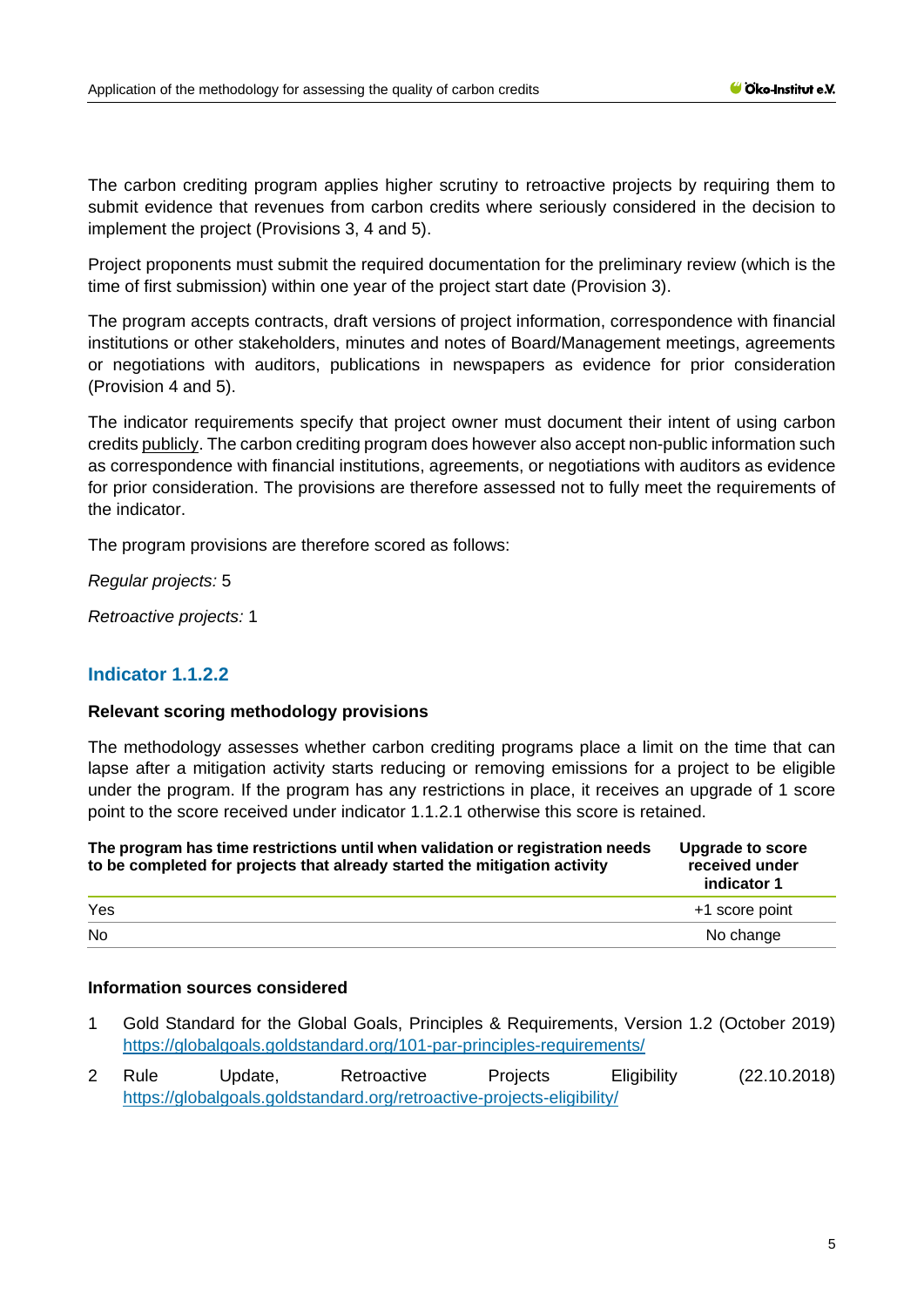#### **Relevant carbon crediting program provisions**

Provision 1 Source 1, section 5.1.1, page 19: "Gold Standard for the Global Goals Project Certification is based on a five year renewable certification cycle, with key features as follows:

> (a) All Projects must LIST with the Gold Standard by undertaking a Preliminary Review and uploading Key Project Information, draft Project Design Document and completed Stakeholder Consultation Report.

> (b) Projects may then seek Gold Standard Certified Design status by successfully completing Validation (within two years of the date of Listing) and a subsequent Design Review.[…]"

- Provision 2 Source 1, section 5.1.16, page 23: "The Project shall complete Validation (defined as the date of submission of Validation Report by the VVB) within two years of successful listing of the project."
- Provision 3 Source 1, section 4.1.49 "Prior Consideration", page 17: "Retroactive projects shall submit the required documents for preliminary review (time of first submission) within one year of the project start date. Retroactive Project submitted at a date later than one year from the project start date will not be eligible for Gold Standard certification."
- Provision 4 Source 1, section 5.1.51, page 28: "Retroactive Projects shall submit for Preliminary Review within one year of the Project Start Date."
- Provision 5 Source 2, page 1: "According to the Gold Standard for Global Goals Principles & Requirements 3.4.7.4 Retroactive Projects shall submit for Preliminary Review within 1 year of the Project Start Date. The following exceptions have been introduced through this Rule Update:

2.1 Requirement for retroactive projects applying the methodology Retrofit Energy Efficiency Measures in shipping

Considering the unique nature of the shipping sector activities and the intricate methodology requirements for data collection, the prior consideration requirements have been revised for retroactive project applying the methodology "Retrofit Energy Efficiency Measures in shipping". The projects applying this methodology can submit the required documents to Gold Standard for preliminary review within two years of its start date. This rule change is applicable with effect from the date of publication.

2.2 Requirement for Land-use & Forest Activities

The Land-use & Forest Activities as defined under Gold Standard for the Global Goals – Land-use & Forests Activity Requirements can be submitted for preliminary review within five years of the project start date. This rule change is applicable with effect from the date of publication."

#### **Assessment outcome**

The program receives an upgrade of 1 score point to the scores received under indicator 1.1.2.1. This leads to the following overall scores for this sub-criterion: